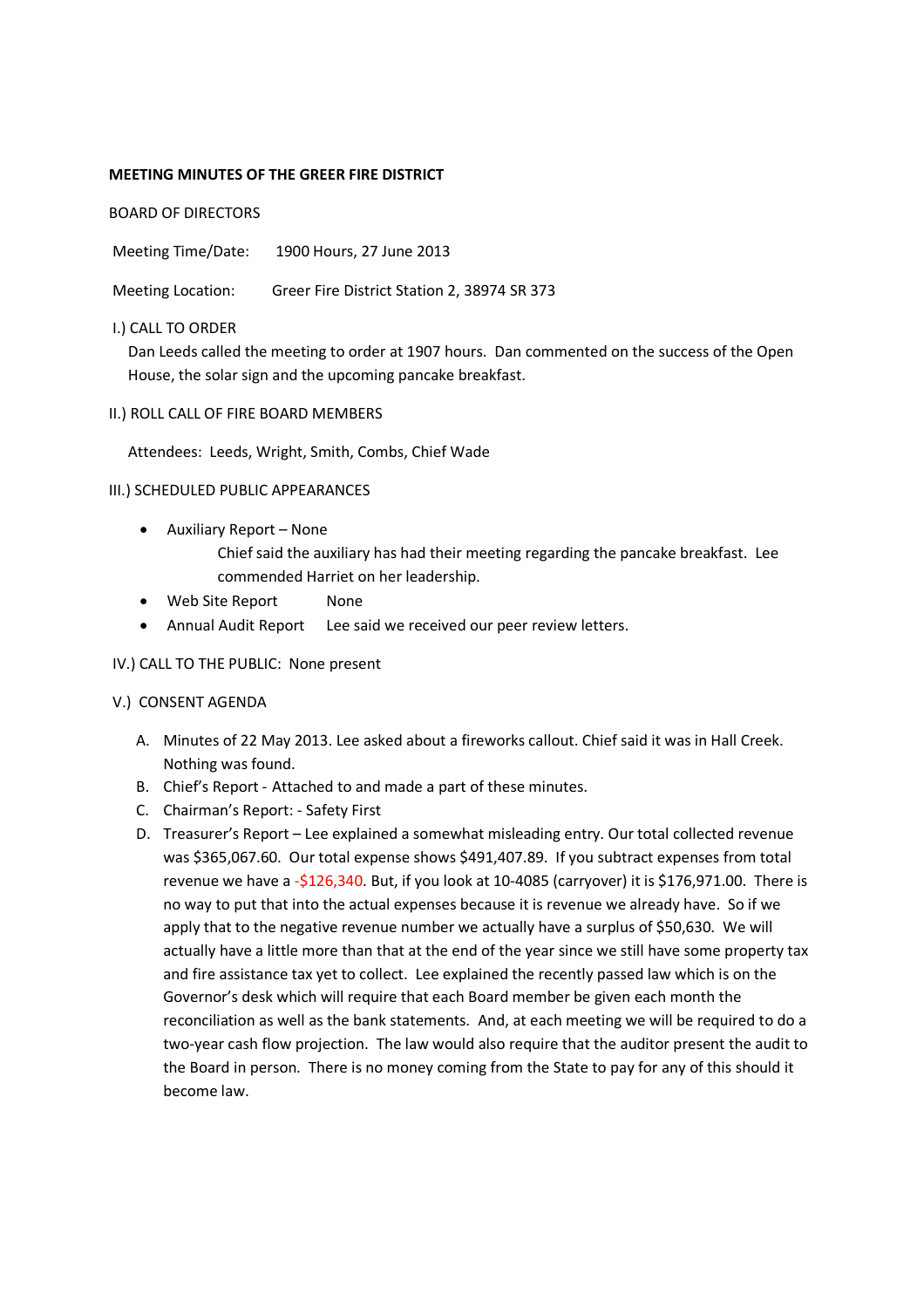Chief reminded the board that because any money we have left in the County account at the end of the year offsets our tax levy for the following year so he has transferred funds from the County account to other accounts. The County Finance Director informed Chief that it is not the County which makes this year-end transfer but it is up to the Board to do so. Dan asked whether we can safely write checks on the County account if the account is depleted. Chief said we are allowed to go up to 50% of our budget into the negative before they are required to stop honoring our warrants.

1740 had an issue with the phone system but it has been repaired.

Dan suggested we send a letter of appreciation for the donated Rhino tires and wheels.

## Account balances 06/01/2013

General Fund:

| 10-1010 Apache County Treasurer \$ 58,147.18             |
|----------------------------------------------------------|
| 10-1015 Payroll National Bank of AZ\$ 11,899.34          |
| 10-1020 Special Revenue National Bank of AZ \$112,789.06 |
|                                                          |
|                                                          |
|                                                          |
|                                                          |
|                                                          |
|                                                          |
|                                                          |
|                                                          |
|                                                          |

- E. Committee Reports Chief gave a report on the Pension Board meeting this date. We received a \$7,243.95 disbursement from the State. Bylaws have been amended and will be presented at the next meeting of the Board for approval. Jim asked about changes and Chief said basically we are going from a 2-year to a 1-year probationary period retro-active to July 1, 2012. Also there will be a change in the base from \$1,000 to \$2,500.
- F. Correspondence: Dan had a letter from the Property Tax Over-ride Commission. \$1.55 will be our tax rate. Dan read a note from the Safety Committee of SCF relating to back injuries.

Lee moved approval of the consent agenda. Second by Jim. Unanimous.

# VI.) DISCUSSION AND POSSIBLE ACTION CALENDAR

A. Personnel Issues: Chief Wade - Based on the approval of the budget the 5% raise will go into effect with the next pay period in July as will the pension increase of 7%. All employees agreed to match the 7% by the District.

Steve is moving into the District today and is eligible for the differential.

- B. Volunteer and hiring Candidates None
- C. Auxiliary Activities New ID cards are made.